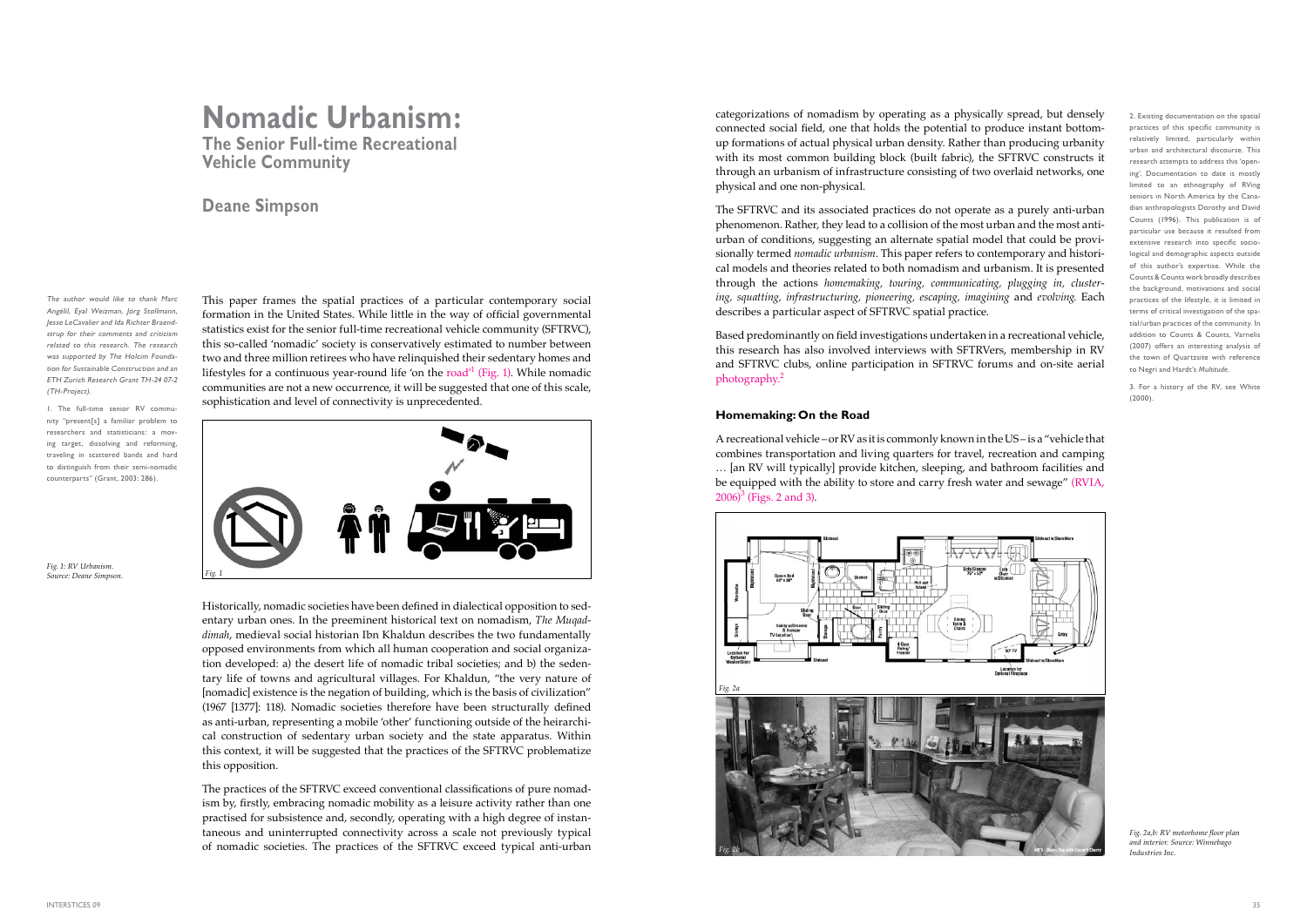The leisure-oriented lifestyle of the SFTRVC is a product of the institution of retirement, creating a subject distinct from both Torstein Veblen's idle wealthy of the late nineteenth century and Dean MacCannell's mass tourists of the late twentieth century. The Social Security Act of 1935, entitling Americans over 65 years of age to financial support from the state, was designed both as a benefit for those 'too old to work' and an incentive for the ongoing replacement of 'obsolete' workers. It led, over the years in which the average life expectancy has risen drastically and the population has aged accordingly, to "the emergence of a large (and potentially vast) social group whose daily experiences do not consist of work or schooling – at least, not in the traditional sense of socialization for work – and who, crucially, can expect to live up to a third of their lives in this state" (Blaikie, 1999: 69).

The nomad plays a key role in Deleuze and Guattari's discourse as a subject who resists the forces of the territorializing apparatus of the sedentary state. The emblematic space of this nomad is the desert, defined by characteristics rather than borders, in contrast to the divided and striated space of sedentary territory. They describe the function of the sedentary road, "which is to parcel out a closed space to people, assigning each person to a share and regulating the communication between shares. The nomadic trajectory does the opposite, it distributes people (or animals) in an open space, one that is indefinite and noncommunicating" (1986: 50). In addition to this non-communicating aspect of nomadic space, it is the limitation of communication between the dispersed individuals and factions of nomadic societies (communication that typically took place through serial  $\text{chains}$ <sup>7</sup> that is challenged by the contemporary leisure nomad.

The emergence of the new third age overlaps with the process the German sociologist Ulrich Beck (1992) calls *individualization*: the social transformation occurring in Western countries in recent decades in which dominant traditional social hierarchies have become increasingly subordinated to individual choice and freedom. $6$  Similarly, it is the possibility of freedom, independence and adventure that attracts SFTRVers to their lifestyle. This suggests a radically different basis for constructing a nomadic practice, producing a form of distributed leisure space, one aligned to the logic of full-time tourist rather than the traditional survivalist logic of the pastoral nomad or hunter-gatherer. The tour in this case is based both around sites of a conventional touristic nature and kin- and peer-based social interactions.

RV enthusiasts are typically divided into three categories: *vacationers, snowbirds*  and *full-timers*. *Vacationers* spend the majority of their time in an owned or rented sedentary residence, and vacation in an RV for a period typically numbering in weeks. *Snowbirds* maintain a sedentary residence, in which they typically reside during the summer months, travelling south in an RV in the winter months. *Fulltimers* relinquish their sedentary residence, adopting a full year-round nomadic lifestyle. The vast majority (approximately 80 percent) of the two-to-three million *full-timers* in the US are both elderly and retired (Counts & Counts, 1996: 148). The community of *full-timers* – retired third-agers whose only 'home' is the RV they travel in – constitutes the focus of this paper. $4$ 

> Descriptions of the spatial practices of nomads by social historians and anthropologists such as Khaldun (1967 [1377]), Jabbur (1995) and Barfield (1993) and theorists such as Deleuze and Guattari (1986) are relatively consistent. The nomad functions according to a territorial occupation of space rather than one that is codified, divided and controlled. Nomadic space is characterized by the dominance of the trajectory of movement (pathway or line) over the importance of destination (node or fixed point). For the nomad, the space between points is critical. Points are secondary – inasmuch as a point is arrived at only to be left behind. This functions in contrast to sedentary space that privileges the fixed point over the line. This is no more evident than in the SFTRVer disease known as 'Hitch Itch', or what would be referred to clinically as *dromomania* (an abnormal, obsessive desire to roam.)

Particular tendencies emerge in the process of permanently making one's home 'on the road'. Compressing the former suburban home often into a fraction of its original size suggests the need for drastic spatial recomposition. Objects of weight and bulk that typically play an important representational function in the original domestic home – such as furniture pieces, books and paintings – are replaced by more compact built-in elements. However, it is common to observe an exaggerated quality of domesticity in the interiors, as if to counteract potential feelings of constant displacement or homelessness. This is evident in the material and colour palettes, along with the layout and designated function of 'rooms'. Familiar aspects include carpets, tiles, upholstery fabric, and stained oak or mahogany wood-veneer panelling in the 'kitchen', as well as the constant refurbishing and replacing of interior ornaments such as cushions, flowers and small tchachkas that are stowed in transit.

A similar phenomenon occurs in the immediate external surroundings of the parked RV, where semi-private, semi-public and public spaces are consciously demarcated. This occurs through the positioning of the RV in relation to existing site objects and constraints such as sun orientation, trees and other vehicles, and the placement of particular objects and furniture. Most vehicles have a retractable awning that can be extended to produce a domestic verandah, a semi-private space that is usually reinforced through ground surfacing practices. This surface is typically a green artificial turf – mimicking the domestic lawn – upon which is often placed a doormat, foldable tables and chairs. Additional items such as barbeques, fireplaces, potted plants, exercise equipment, whirligigs, neon palm trees and garden gnomes personalize and demarcate the extent of the exterior domesticated space of the home. Semi-public spaces are often produced through the cooperation of more than one RV, the focal point of which is typically a campfire, particularly in informal camping areas. These particular practices suggest that while SFTRVers relinquish their sedentary house (or apartment), the notion of 'home' is consciously amplified.

### **Touring: The Leisure Nomad**

Historically, there are three broad categories of nomadism: *hunter-gatherers*, *pastoral nomads* and *peripatetic nomads*. SFTRVers function in a similar fashion to these three forms inasmuch as they do not reside in a 'fixed' sedentary dwelling, instead moving from place to place on a predominantly seasonal basis.<sup>5</sup> Importantly, however, as they do not rely on nomadic behaviour for subsistence or survival, but take part in it by choice, as a leisure-oriented lifestyle, SFTRVers suggest the necessity for a fourth category of nomadism: *leisure nomads*.

# RV TYPES A. TOWABLE FOLDING CAMPING TRAILER **STH-WHEEL TRAVEL TRAILER B. MOTORIZED**



*Fig. 3: RV types. Source: RVIA.* 

4. The SFTRVC consists of individuals from a wide range of socio-demographic segments, but those living this lifestyle have been categorized as predominantly middle class, most of whom formerly lived in suburban or exurban areas (Counts & Counts, 1996: 283, 315).

5. See Barfield (1993: 12).

6. See also the excellent description of similar social transformations related to retirement migration on the Spanish coast by Andreas Huber and Karen O'Reilly (2004)*.*

7. From an overview of literature on early nomadic societies (see References, especially, Carmichael (1991); Cresswell (1997); Khaldun (1967 [1377])), social communication might best be described in terms of serial chains.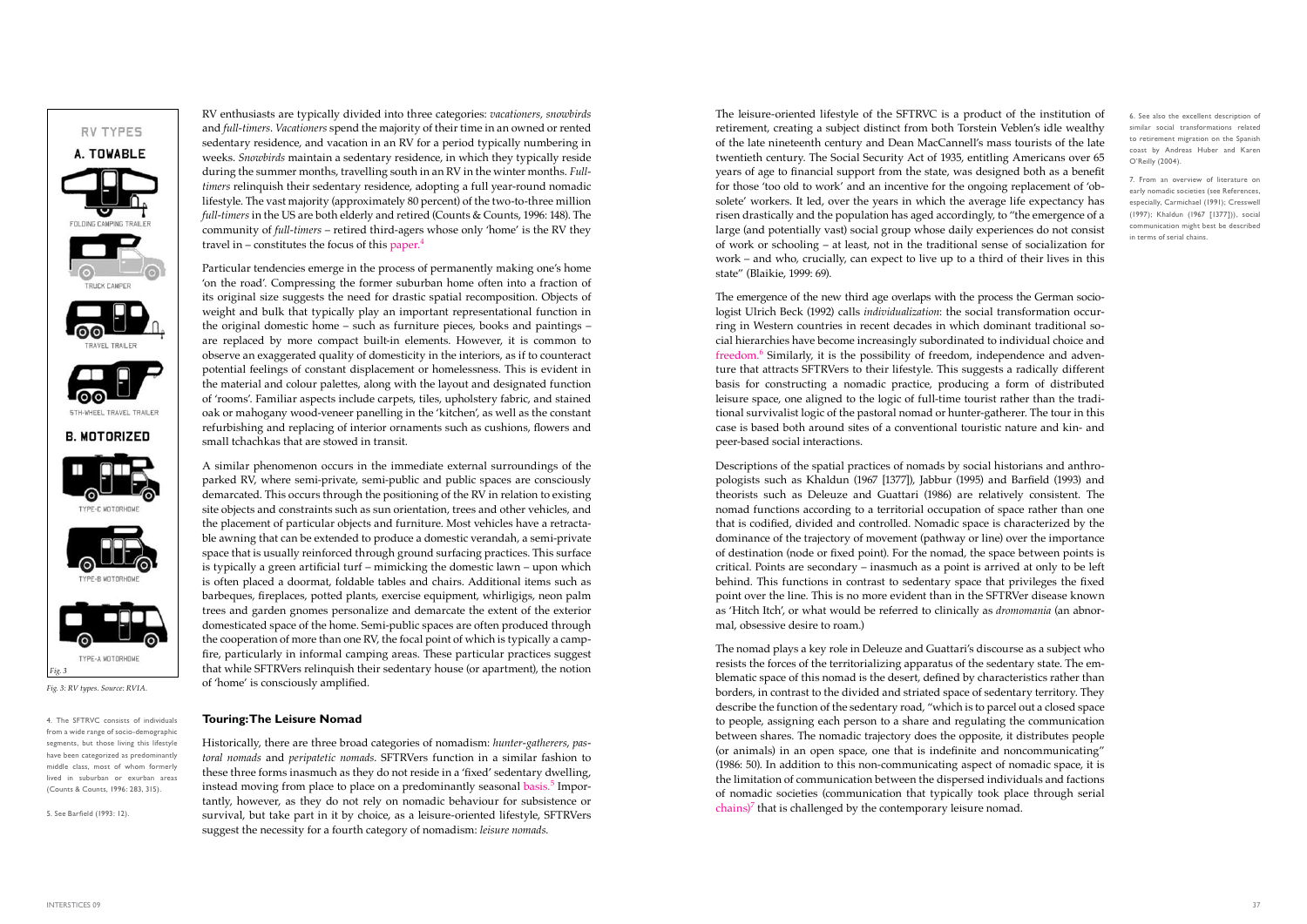satellite internet systems has expanded instantaneous and remote communication to and from nomadic vehicles, leading to a dramatic increase in access to, and 'online-ization' of, the social networking operations of this community – communications that previously took place via telephone calls, message services and mailed newsletters to post office boxes around the country. As a massive clearing house of information, these websites support the large-scale coordination of events, actions and spontaneous meetings. The website www.datastorm. com is just one example of a micro-community in which individual RVers are spatially located on a communal map and messaging board (Figs. 7 and 8). This level of instant connectivity at a distance has radically increased the social coherency of the community to the point that one may begin to understand it to be as socially dense as it is physically sparse. This is supported both by the staggering numbers of SFTRVers active in clubs online and the intensity of information traffic.

#### **Plugging In: Lines/Nodes**

If the first form of infrastructure supporting the SFTRVC is relatively non-physical, the second is of a more physical nature. It consists of two main elements: the road and highway system (constituting a system of lines or circuits); and parking/camping sites for vehicles (constituting a series of points or nodes). The RV vehicles themselves operate as mobile elements that flow within this physical network (Fig. 9).

#### **Communicating: Satellite Internet**

Portable satellite internet technologies – developed initially for military purposes – have in recent years become available in a civilian context, supporting an unprecedented level of communication and interconnectivity for the SFTRVC in real time (Fig. 4). This communication system – constituted as an infrastructural network that is predominantly non-physical in nature – consists of two main elements: the mobile RV-based communication equipment (computer and two-way satellite internet dish and box) in which each moving vehicle operates as a node or point, and the series of circuits or lines of communication, in particular the web-based RV club sites and the internet that supports them (Fig. 5).

On-board RV communication equipment is increasingly sophisticated and remarkably widely used amongst the SFTRVC. With a satellite dish mounted to an RV, a user is able to access the internet from any remote location in the US with a view toward the southern sky.

In recent years, the dominant staging area of RV communities – typically known as RV clubs – has become the internet. Clubs, as one of the central aspects of the RV lifestyle, not only organize yearly or seasonal rallies and conventions but also keep members in close communication through newsletters and magazines. Many clubs supply parking spaces and some redirect mail. Clubs have increasingly cemented a web-based presence with forums, chatrooms and info sites. Forums, for example, offer support on travel itineraries, technical issues, buying and selling RVs, RVer dating, RV friendly recipes, discount RV merchandise, security tips, rallies, conventions and more. The largest and best known RV community is the Good Sam Club, with a 2006 membership of over one million RVers. Founded in 1966, it publishes *Highways* magazine and has a considerable web presence (at www.goodsamclub.com). Escapees (www.escapees.com) is one of the first RV clubs exclusively for SFTRVers (Fig. 6). It was founded in 1978 and in 2008 has over 100,000 members.

Rather than suggesting that the internet led to the invention of this form of nomadism, it is proposed here that the commercial availability of portable



*Fig. 4: RV satellite dishes for TV and two-way internet. Quartzsite, 2008. Photograph by Deane Simpson. Fig. 5: RV non-physical network. Source: Deane Simpson.*

> *Fig. 7: Automatic reported locations. Courtesy of Don Bradner.*



*Fig. 8: Close-up of automatic reported locations. Courtesy of Don Bradner.*

*Fig. 9: RV physical network. Source: Deane Simpson.*

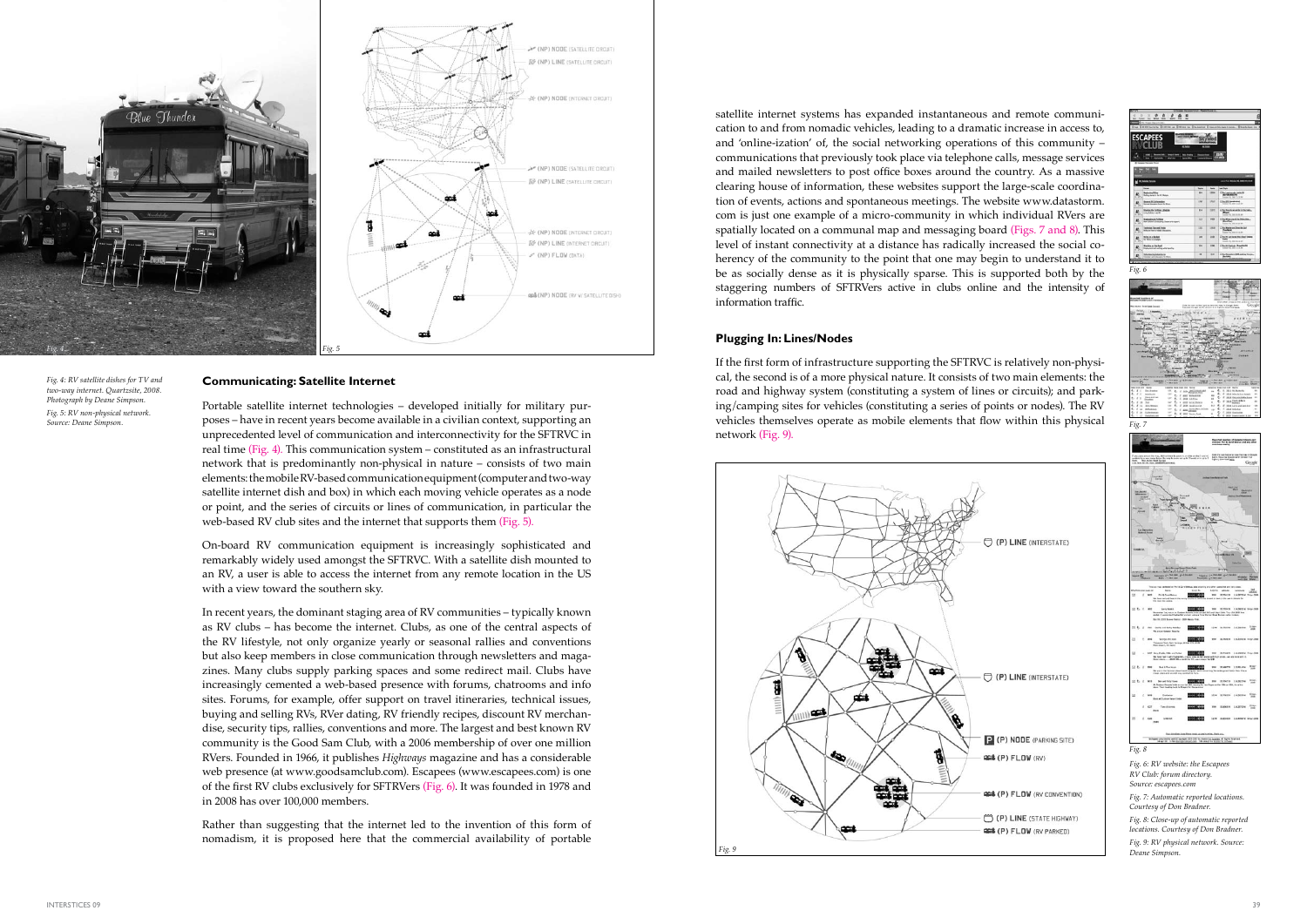estimates of the peak number in late January range from 300,000 to one million (Counts & Counts, 1996; Grant, 2003; Varnelis, 2007), defining an *instant city* of new third agers (Fig. 10). The movements of such large numbers are coordinated predominantly online through club websites. The Escapees club, for example, has several pages online dedicated to social events and activities, running three or more get-together locations in the Quartzsite area simultaneously. The majority of winter RVers at Quartsite boondock on LTVAs. They arrange themselves in various spatial formations ranging from individual detached stand-alone vehicles, to four vehicle 'courtyards', to linear bands and pinwheel corrals, constructing micro-communities or neighbourhoods of temporary association (Fig. 11). The instant city phenomenon takes place not only at Quartzsite. There are many other examples of large-scale club events also coordinated online, such as the Good Sam Club rallies ('Samborees'), sometimes attracting tens of thousands of RVers. Many 'clustering' actions are organized online in very short periods of time, such as the organizing of SFTRVers to distribute aid and offer building labour in the immediate aftermath of Hurricane Katrina in New Orleans in 2005.

'Clustering' is related both to the socio-cultural rituals of the SFTRVC and the technological support that allows for communication and coordinated movement. In effect, these instant cities, like Quartzsite, constitute a form of urbanity produced almost entirely from bottom-up forces without top-down planning, apart from basic planning of vital infrastructural services.

### **Squatting: Destination Boondocking**

The points or nodes associated with the physical infrastructure exist not only in what are traditionally understood as 'non-urban' areas. In many cases, informal RV parking sites are embedded within the existing urban fabric, operating on an unwritten 'timeshare' basis. This phenomenon is commonly referred to as *destination boondocking*. According to one RVer, these sites include, "in the winter, hotel/ motel parking lots. In the summer, school yards. Anywhere else that is quiet and that we won't be in anyone's way. Shopping centers, church parking lots (except on Saturday night)" (Counts & Counts, 1996: 173). The discount retailer Walmart has a well-known policy of allowing free overnight parking for RVs in most of its retail parking lots. This functions for mutual benefit: RVers have a free, relatively safe, accessible and reliable network of locations in which to stay overnight, with access to bathrooms and store supplies; and in return, Walmart maintains a large number of loyal customers who occupy parking lot space only during the over-

Parking and camping sites function as a series of infrastructural nodes that may be classified as either formal or informal sites. Formal campsites include public RV parks, membership or co-op parks, and private parks, and typically offer what is referred to as a 'hook-up'. Hook-ups supply electricity and water and sometimes waste removal services – not available at informal sites – directly to the RV. Although RVs are somewhat limited in their 'off-roading' capacities – implying restrictions in freedom of movement – there are various non-paved off-road surfaces that are easily accessible. The most notable include the deserts of the south-west, where RVs are able to drive and park in almost any location.

#### **Clustering: Instant Cities**

Common informal sites include Long-term Visitor Areas (LTVA) administered by the US Department of the Interior. These sites are available to *boondockers* – or those who stay in areas where there are no power or water hook-ups and no charge for occupying the space. A high proportion of RVs are equipped to boondock. This requires self-contained water and waste disposal tanks and a 12-volt electrical system, which is normally powered by either solar panels or a generator. Some LTVAs also offer a centralized water supply and waste dumping facilities.

The points or nodes within the physical network vary greatly in size, from single RVs parking alone or in small groups on a remote site, to instant cities of RVers numbering in the hundreds of thousands of inhabitants. The most famous informal site is Quartzsite – a small Arizona desert town close to the Californian border. Its permanent population of 3,500 inhabitants expands exponentially in the winter months. While there are no official Quartzsite RV population figures,





*Fig. 10 Fig. 10: Quartzsite, Arizona, 2008. Photograph by Deane Simpson.*

*Fig. 11 Fig. 11: Quartzsite, Arizona, 2008. Photographs by Deane Simpson.*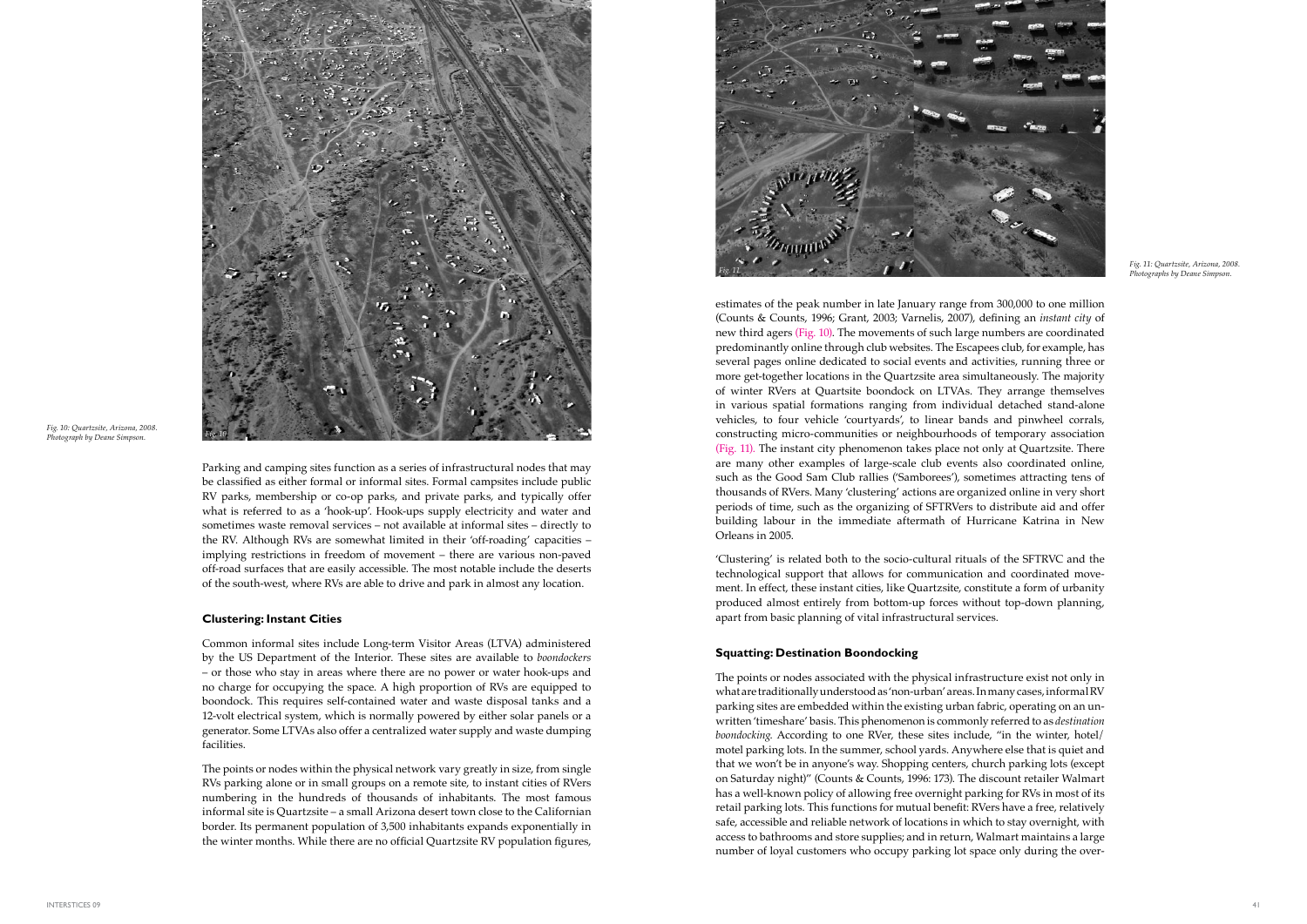171). The 'space of flows', in other words, refers to an emerging spatial logic in which social interaction occurs in between others who are both absent and distant in time and space – a schema in which living, inhabitation and social connectivity transgress immediate physical distance.<sup>8</sup> In this context, the SFTRVC is emblematic of the space of flows – an arrangement in which houses themselves and their inhabitants are literally in a state of flow, along with the information flowing between them – producing an urbanity that is physically spread (to varying degrees), but densely connected socially. The nomadic community of the SFTRVC therefore deploys practices that are not anti-urban by definition, but produce an alternate form of decentralized urbanism – a socially coherent urban field. From Castell's point of view, density as an urban concept shifts from describing purely physical material conditions to include socio-informational ones. Additionally, the mobility and clustering of the SFTRVC suggests a shift in the understanding of urban density from something stable, toward something in a constant state of fluctuation and instability. Instead of generating urbanity from its most common component – sedentary buildings – this highly mobile, dispersed and connected field produces a *nomadic urbanism* of infrastructure.

It is useful to contextualize the contemporary spatial practices of the SFTRVC with other historical mobile practices. There are three examples that resonate: those of the early pioneers of the nineteenth-century American west; those attached to the suburban flight from urban America in the mid-twentieth century; and those proposed by the architectural avant-garde of the 1960s and 1970s, particularly Archigram. All three examples may be linked together under the umbrella of urban decentralization, of which the so-called 'exurban' condition of the American edge city is the most documented contemporary form. According to Castells: "this spatial form is indeed very specific to the American experience. Because … it is embedded in a classic pattern of American history, always pushing for the endless search for a promised land in new settlement" (1996: 400).

#### **Pioneering: From Westward to Interstitial Frontier**

SFTRVers often frame their own actions as the "modern embodiment of the early pioneers" (Counts & Counts, 1996: 94). As well as a psychological state of freedom, adventure and independence, the 'pioneering spirit' also defines a social attitude with clear micro-scale spatial implications, most obvious in the circled and closed courtyard formations of RVs that echo the circled wagon corral originally intended to offer protection from external attackers. This has been adopted by RVers as a way of producing a central space for communal activities – activities that also echo the social activities of the pioneer period: the communal (pot-luck) dinner around the camp-fire, games and the sing-along (Fig. 14).

At the macro-scale, the SFTRVC reconfigures the westward expanding line of the frontier as an "interstitial frontier" (Counts & Counts, 1996: 111). Spatial expansionism for the SFTRVer is directed toward the production of a form of nomadic urbanity in areas where urbanity is not yet present (at least in conventional terms.) The practice of destination boondocking extends this frontier beyond one based upon a finding or filling of gaps where 'the city' has not yet manifested itself, to include the extension of frontiers of transient occupation within the already existing 'city'. While the former opens up questions concerning the sustainability of such practices, the latter is particularly interesting in the way it contests the legal and social frontiers of urban space.

8. Penelope Dean's paper on the Australian Royal Flying Doctor Service is a highly relevant case study precedent in dispersed urbanism (2000: 86-91). According to Dean, "Whilst it bears no historic reference to the evolution of the 'city' as we know it, it is an extreme example where minimum density is coupled with maximum social cohesion." If the Royal Flying Doctor Service functions as a fixed decentralized network, the RV community operates as a mobile distributed network.

night off-peak period (Fig. 12). Destination boondocking has become a widely accepted spatial practice, so widely practised that several guidebooks have been published listing locations and directions to every Walmart in the US, as well as supplementary titles that list the few Walmarts not allowing overnight parking (for example, Wiley & Wiley, 2006).

The Walmart case is interesting as an example of a large corporation willing to tolerate what would normally be understood as illegal squatting. The possibility for the transient RV occupation of existing urban environments is supported by the fact that these practices are relatively indistinguishable from regular parking, especially in the case of smaller RVs, making it difficult for law enforcement to control. Destination boondocking is the most obvious engagement on the part of SFTRVers in marginal behaviour typically associated with other forms of transient nomadic lifestyles. It is precisely these practices that skirt and challenge the logic of accepted spatial and legal behaviour of the striated sedentary environment. It would be possible to conceive of this practice, whether it takes place in a school parking lot or retailer parking lot, as an opportunistic occupation of urban space, producing an agile additional layer of urbanity infiltrating the existing sedentary fabric.

#### **Infra-Structuring: Nomadic Urbanism**

In overlaying the two broad categories of infrastructure – the physical and the non-physical – the RV operates as both a node (in the non-physical case) and material flow (in the case of the physical infrastructure). This suggests a complex network of interconnected flowing nodes functioning in between the physical and non-physical realms (Fig. 13).

In *The Rise of the Network Society,* Manuel Castells theorizes a shift in the dominant mode of urbanism at the end of the twentieth century. Castells argues that the traditionally defined urbanism of the 'space of places' (which we associate with the traditional sedentary city of identity, centrality and materiality), is increasingly subordinated by that which he refers to as the 'space of flows', the space that "links up distant locales around shared functions and meanings on the basis of electronic circuits and fast transportation corridors, while isolating and subduing the logic of experience embodied in the space of places" (Castells, 2001:



*Fig. 12: Destination boondocking, Walmart, Arizona. Photograph by Deane Simpson. Fig. 13: RV physical and non-physical networks combined. Source: Deane Simpson.*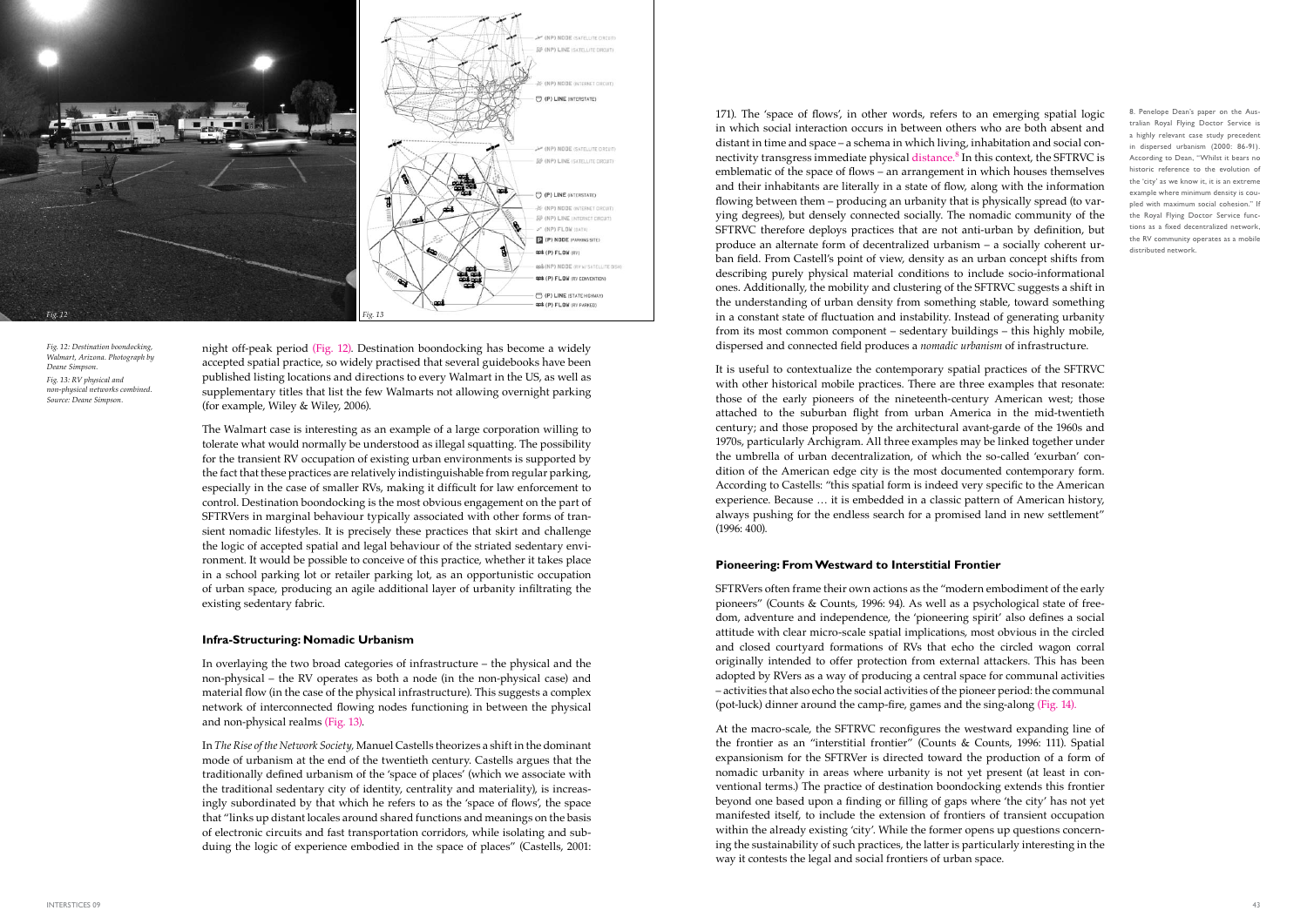### **Escaping: The Second Wave**

The decentralized practices of the SFTRVC also have a particular resonance with the spatial practices of mid-twentieth-century urban 'flight'. If this first wave of flight, from the urban centre to the suburban edge, was driven by fear of urban crime, falling property values and public school integration as well as govern ment and military policy, then the SFTRVC may be interpreted as a second wave of flight, from the suburban and exurban edge, to 'anywhere' and 'everywhere', one carried out by the same cohort that took part in the first wave. In light of the conventional three-part RV maxim – 'freedom, independence and adventure' – it would be possible to speculate that the second wave is at the same time driven by a fear of confinement, dependence and boredom in the suburban periphery. Based on the "endless search for the promised-land in new settlements", Castells comments that this also means that "each wave of social and physical escap ism (for example, the abandonment of inner cities, leaving the lower social classes and ethnic minorities trapped in ruins) deepened the crisis of American cities" (1996: 400). The abandonment of the suburbs by retirees may be interpreted in its most negative light as another form of self-interested escapism from territory – designed predominantly for the young nuclear family – that neither delivered the lifestyle promised, nor structured a lifestyle suitable for an increasingly aged population. 9

### **Imagining: Technological Arcadia**

The strongest historical resonance to the SFTRVC is located in the projected spa tial visions of members of the 1960s and 1970s architectural avant-garde such as Superstudio and Archigram. Archigram in particular – through projects such as *Instant City, Walking City*, *Living Pod* and *Freetime Node* – engaged in themes of nomadism, networks, mobility and transience; they focused on the exploitation of technology to further personal choice and freedom. This approach – charac terized most distinctly in their declared moratorium on building – challenged (to paraphrase Archigram) an architectural establishment distracted in the tenets of permanence and good-taste. The suspension of 'building' in Archigram's work was not meant to signal the end of urbanism, but the emergence of a new form of urbanism based upon an (increasingly invisible) infrastructure. For this new urbanity to emerge, wrote Archigram's David Green:

… we will have to wait until the steel and concrete mausoleums of our cities, villages and towns etc., decay and the suburbs bloom and flourish. They in turn will die and the world will perhaps again be a garden. And that perhaps is the dream, and we should all be busy persuading not to build but to prepare for the invisible networks in the air. (Green, 1969: 297)

This particular urban vision – described by commentators as techno-primi tivism, high-tech ruralism or techno-pastoralism – is centred on a return to nature through technology; escaping the constraints and the monotony of the city through 'urbanism'.

In the 1969 project, "Instant City: Children's Primer", Green described a scenario for a dispersed city of nomadic inhabitants living in trailers. He referred to trailer nomads as 'node-owners' plugged into camouflaged 'logplugs' and 'rokplugs' in the wilderness. Logplugs, for example, would offer vital services such as water and power, and importantly what was referred to as the 'international informa tion hookup' – an Archigram-ism for the yet-to-be-invented internet: "Plugs will increase the service to these [instant and remote] communities…. The whole of London or New York will be available in the world's leafy hollows, deserts and flowered meadows" (Green, 1969: 297). Imagined is a utopia formed from the collision of the most urban and the most anti-urban of conditions, in which the most 'ideal' aspects of the urban realm would be brought to the 'natural' environ ment. With this in mind, *Instant City* may be considered as a premonition of the contemporary SFTRVC, an urban vision realized by the same generational co hort, 30 to 40 years later, as retirees.

### **Evolving**

In this context, it is necessary not to underestimate how radical the realization of this set of practices on such a large scale is. The SFTRVC represents a social movement operating as a distributed city – roughly equivalent in inhabitants to the City of Chicago, the third largest city in the US – produced without planning or buildings (in the conventional sense of these terms). By virtue of having been realized, these experiments produce an urbanism that exceeds the somewhat uncomplicated imaging of Archigram's technologized arcadia, with its romantic vision of technology and nature as a means of transcending the limitations of the city. Grown from a particular set of socio-demographic, technological and cultural conditions, this form of spatial organization clearly problematizes the conventionally aligned series of relations between sedentary and nomadic, urban and rural, dense and sparse, town and country, home and away, and cul ture and nature. The short-circuiting of these constructs, with the support of infrastructural networks, offers potential (both positive and negative) for recon -

*Fig. 14: RV camp-fire. Photograph by Deane Simpson.*



9. The argument for suburbia's failure to address the needs and desires of the new third age is most clearly stated in Del Webb's Sun City film, *The Beginning*, from the mid-1960s.